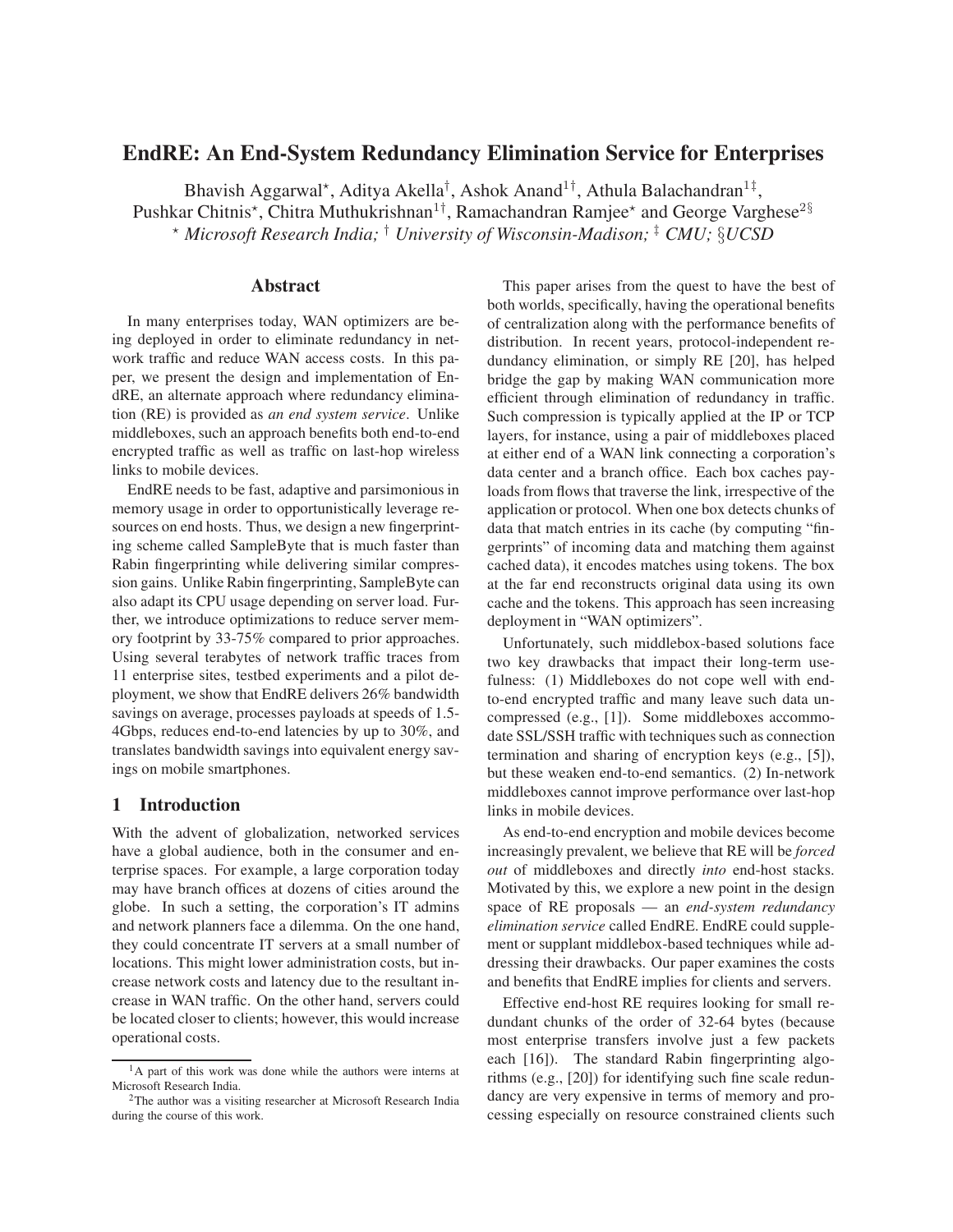as smartphones. Hence, we adopt a novel *asymmetric* design that systematically offloads as much of processing and memory to servers as possible, requiring clients to do no more than perform basic FIFO queue management of a small amount of memory and do simple pointer lookups to decode compressed data.

While client processing and memory are paramount, servers in EndRE need to do other things as well. This means that server CPU and memory are also crucial bottlenecks in our asymmetric design. For server processing, we propose a new fingerprinting scheme called SampleByte that is much faster than Rabin fingerprinting used in traditional RE approaches while delivering similar compression. In fact, SampleByte can be up to 10X faster, delivering compression speeds of 1.5-4Gbps. SampleByte is also *tunable* in that it has a payload sampling parameter that can be adjusted to reduce server processing if the server is busy, at the cost of reduced compression gains.

For server storage, we devise a suite of highlyoptimized data structures for managing meta-data and cached payloads. For example, our Max-Match variant of EndRE (§5.2.2) requires 33% lower memory compared to [20]. Our Chunk-Match variant (§5.2.1) cuts down the aggregate memory requirements at the server by 4X compared to [20], while sacrificing a small amount of redundancy.

We conduct a thorough evaluation of EndRE. We analyze several terabytes of traffic traces from 11 different enterprise sites and show that EndRE can deliver significant bandwidth savings (26% average savings) on enterprise WAN links. We also show significant latency and energy savings from using EndRE. Using a testbed over which we replay enterprise HTTP traffic, we show that latency savings of up to 30% are possible from using EndRE, since it operates above TCP, thereby reducing the number of roundtrips needed for data transfer. Similarly, on mobile smartphones, we show that the low decoding overhead on clients can help translate bandwidth savings into significant energy savings compared to no compression. We also report results from a small-scale deployment of EndRE in our lab.

The benefits of EndRE come at the cost of memory and CPU resources on end systems. We show that a median EndRE client needs only 60MB of memory and negligible amount of CPU. At the server, since EndRE is adaptive, it can opportunistically trade-off CPU/memory for compression savings.

In summary, we make the following contributions:

(1) We present the design of EndRE, an end host based redundancy elimination service (§4).

(2) We present new asymmetric RE algorithms and optimized data structures that limit client processing and memory requirements, and reduce server memory usage by 33-75% and processing by 10X compared to [20] while delivering slightly lower bandwidth savings (§5).

(3) We present an implementation of EndRE as part of Windows Server/7/Vista as well as on Windows Mobile 6 operating systems (§6).

(4) Based on extensive analysis using several terabytes of network traffic traces from 11 enterprise sites, testbed experiments and a small-scale deployment, we quantify the benefits and costs of EndRE  $(\S7 - \S9)$ 

## **2 Related Work**

Over the years, enterprise networks have used a variety of mechanisms to suppress duplicate data from their network transfers. We review these mechanisms below.

**Classical approaches:** The simplest RE approach is to compress objects end-to-end. It is also the least effective because it does not exploit redundancy due to repeated accesses of similar content. Object caches can help in this regard, but they are unable to extract cross-object redundancies [8]. Also object caches are application-specific in nature; e.g., Web caches cannot identify duplication in other protocols. Furthermore, an increasing amount of data is dynamically generated and hence not cacheable. For example, our analysis of enterprise traces shows that a majority of Web objects are not cacheable, and deploying an HTTP proxy would only yield 5% net bandwidth savings. Delta encoding can eliminate redundancy of one Web object with respect to another [14, 12]. However, like Web caches, delta encoding is application-specific and ineffective for dynamic content.

**Content-based naming:** The basic idea underlying EndRE is that of *content-based naming* [15, 20], where an object is divided into chunks and indexed by computing hashes over chunks. Rabin Fingerprinting [18] is typically used to identify chunk boundaries. In file systems such as LBFS [15] and Shark [9], content-based naming is used to identify similarities across different files and across versions of the same file. Only unique chunks are transmitted between file servers and clients, resulting in lower bandwidth consumption. A similar idea is used in value-based Web caching [19], albeit between a Web server and its client. Our chunk-based EndRE design is patterned after this approach, with key modifications for efficiency (§5).

Generalizing these systems, DOT [21] proposes a "transfer service" as an interface between applications and the network. Applications pass the object they want to send to DOT. Objects are split into chunks and the sender sends chunk hashes to the receiver. The receiver maintains a cache of earlier received chunks and requests only the chunks that were not found in its cache or its neighbors' caches. Thus, DOT can leverage TBs of cache in the disks of an end host and its peers to elim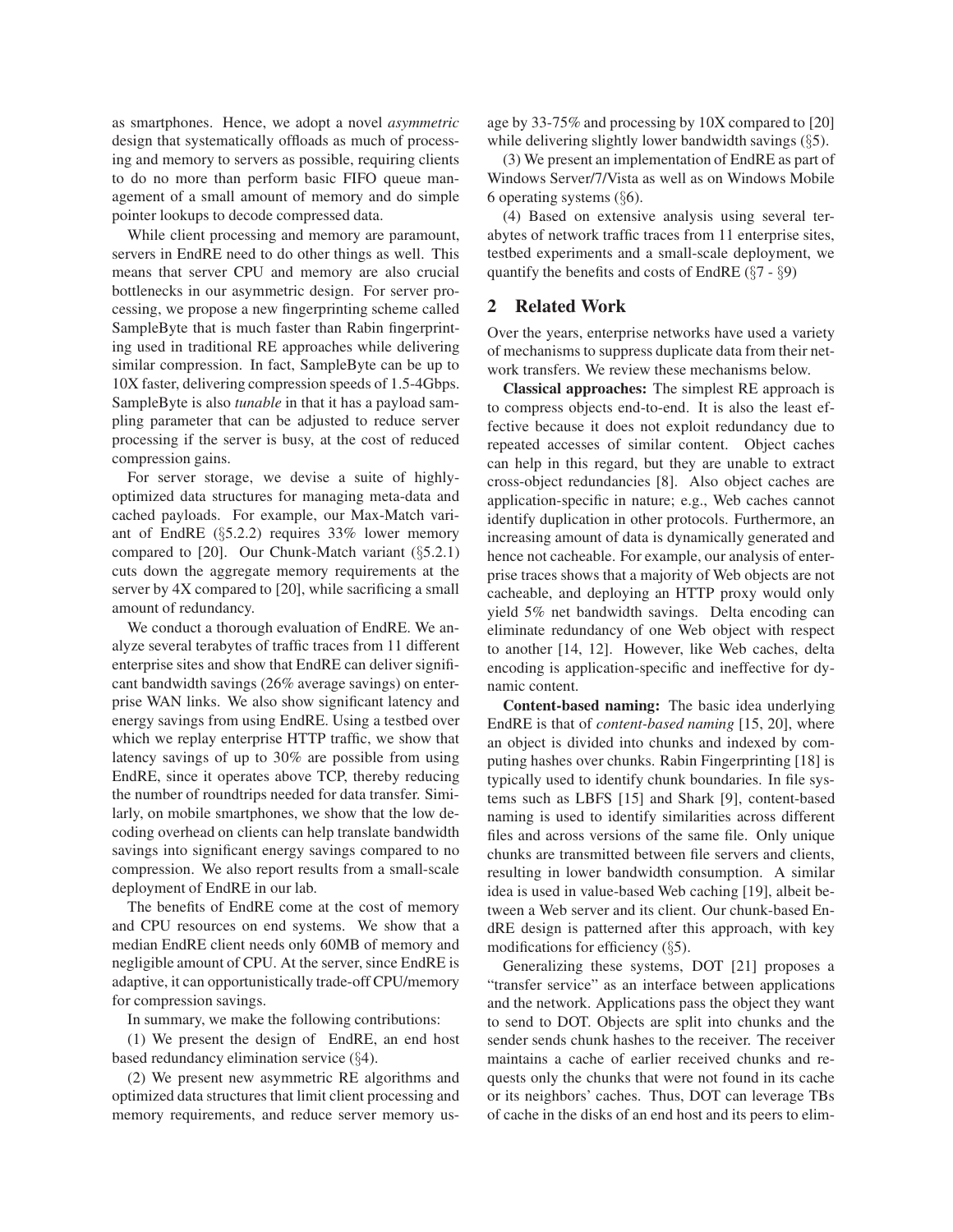inate redundancy. Similarly, SET [17] exploits chunklevel similarity in downloading related large files. DOT and SET use an average chunk size of 2KB or more. These approaches mainly benefit large transfers; the extra round trips that can only be amortized over the transfer lengths. In contrast, EndRE identifies redundancy across chunk sizes of 32 bytes and does not impose additional latency. It is also limited to main-memory based caches of size 1-10MB per pair of hosts  $(\S 5)$ . Thus, EndRE and DOT complement each other.

**Protocol-independent WAN optimizers.** To overcome the limitations of the "classical" approaches, enterprises have moved increasingly toward protocol independent RE techniques, used in WAN optimizers. These WAN optimizers can be of two types, depending on which network layer they operate at, namely, IP layer devices [20, 3] or higher-layer devices [1, 5].

In either case, special middleboxes are deployed at either end of a WAN link to index all content exchanged across the link, and identify and remove partial redundancies on the fly. Rabin fingerprinting [18] is used to index content and compute overlap (similar to [20, 15]). Both sets of techniques are highly effective at reducing the utilization of WAN links. However, as mentioned earlier, they suffer from two key limitations, namely, lack of support for end-to-end encryption and for resource-constrained mobile devices.

## **3 Motivation**

In exploring an end-point based RE service, one of the main issues we hope to address is whether such a service can offer bandwidth savings approaching that of WAN optimizers. To motivate the likely benefits of an end-point based RE service, we briefly review two key findings from our earlier study [8] of an IP-layer WAN optimizer [7].

First, we seek to identify the origins of redundancy. Specifically, we classify the contribution of redundant byte matches to bandwidth savings as either *intra-host* (current and matched packet in cache have identical source-destination IP addresses) or *inter-host* (current and matched packets differ in at least one of source or destination IP addresses). We were limited to a 250MB cache size given the large amount of meta-data necessary for this analysis, though we saw similar compression savings for cache sizes up to 2GB. Surprisingly, our study revealed that *over 75% of savings were from intra-host matches*. This implies that a pure end-to-end solution could potentially deliver a significant share of the savings obtained by an IP WAN optimizer, since the contribution due to inter-host matches is small. However, this finding holds good only if end systems operate with similar (large) cache sizes as middleboxes, which is impractical. This brings us to the second key finding. Examining the temporal characteristics of redundancy, we found that the redundant matches in the WAN optimizer displayed a high degree of temporal locality with *60-80% of middlebox savings arising from matches with packets in the most recent 10% of the cache*. This implies that small caches could capture a bulk of the savings of a large cache.

Taken together, these two findings suggest that an end point-based RE system with a small cache size can indeed deliver a significant portion of the savings of a WAN optimizer, thus motivating the design of EndRE.

Finally, note that, the focus of comparison in this section is between an IP-layer WAN optimizer with an inmemory cache (size is  $O(GB)$ ) and an end-system solution. The first finding is not as surprising once we realize that the in-memory cache gets recycled frequently (on the order of tens of minutes) during peak hours on our enterprise traces, limiting the possibility for inter-host matches. A WAN optimizer typically also has a much larger on-disk cache (size is  $O(TB)$ ) which may see a large fraction of inter-host matches; an end-system disk cache-based solution such as DOT [21] could capture analogous savings.

#### **4 Design Goals**

EndRE is designed to optimize data transfers in the direction from servers in a remote data center to clients in the enterprise, since this captures a majority of enterprise traffic. We now list five design goals for EndRE the first two design goals are shared to some extent by prior RE approaches, but the latter three are unique to EndRE.

**1. Transparent operation:** For ease of deploy-ability, the EndRE service should require no changes to existing applications run within the data center or on clients.

**2. Fine-grained operation:** Prior work has shown that many enterprise network transfers involve just a few packets [16]. To improve end-to-end latencies and provide bandwidth savings for such short flows, EndRE must work at fine granularities, suppressing duplicate byte strings as small as 32-64B. This is similar to [20], but different from earlier proposals for file-systems [15] and Web caches [19] where the sizes of redundancies identified are 2-4KB.

**3. Simple decoding at clients:** EndRE's target client set includes battery- and CPU-constrained devices such as smart-phones. While working on fine granularities can help identify greater amounts of redundancy, it can also impose significant computation and decoding overhead, making the system impractical for these devices. Thus, a unique goal is to design algorithms that limit client overhead by *offloading* all compute-intensive actions to *servers*.

**4. Fast and adaptive encoding at servers:** EndRE is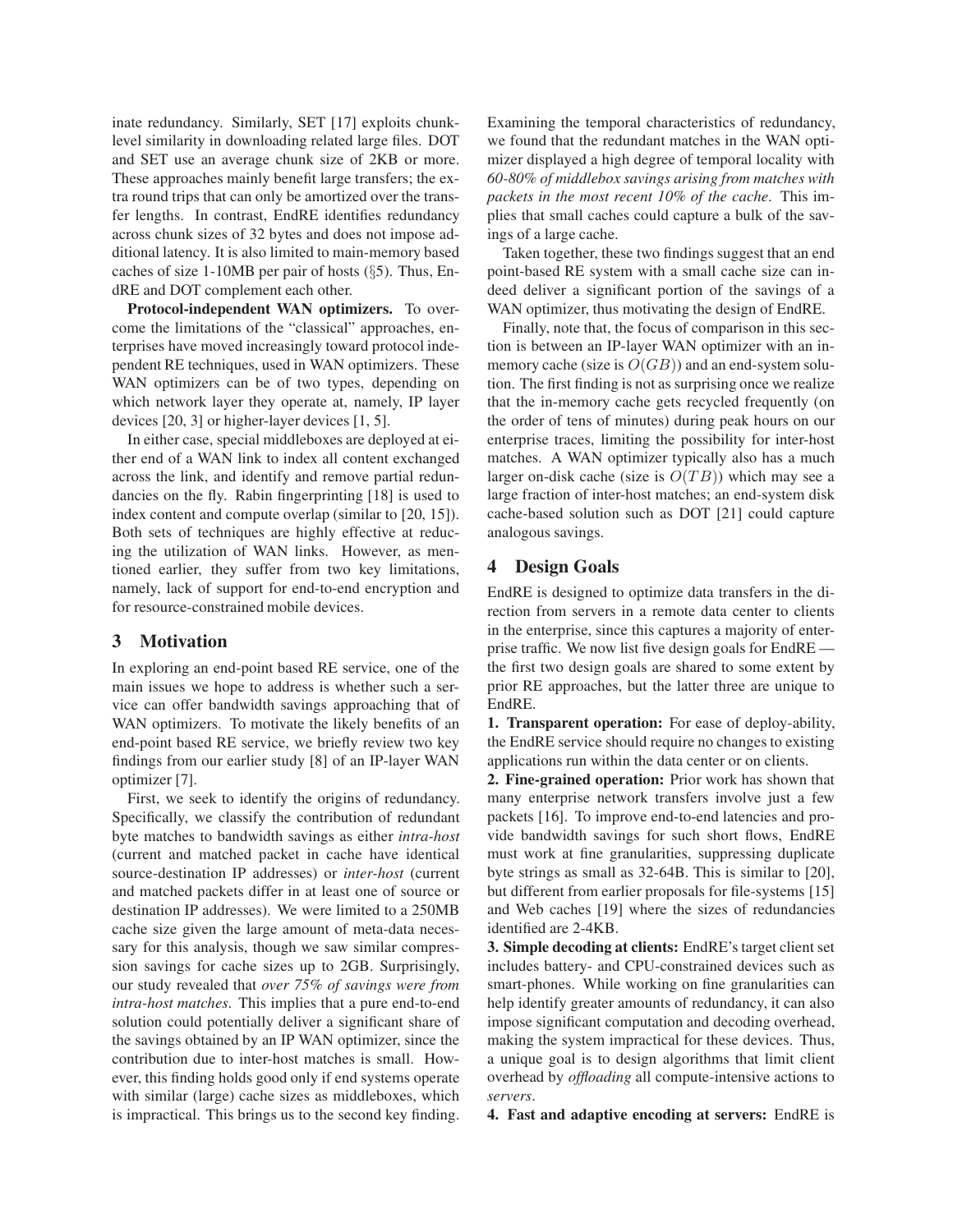designed to opportunistically leverage CPU resources on end hosts when they are not being used by other applications. Thus, unlike commercial WAN optimizers and prior RE approaches [20], EndRE must *adapt* its use of CPU based on server load.

**5. Limited memory footprint at servers and clients:** EndRE relies on data caches to perform RE. However, memory on servers and clients could be limited and may be actively used by other applications. Thus, EndRE must use as minimal memory on end-hosts as possible through the use of optimized data structures.

## **5 EndRE Design**

In this section, we describe how EndRE's design meets the above goals.

EndRE introduces RE modules into the network stacks of clients and remote servers. Since we wish to be transparent to applications, EndRE could be implemented either at the IP-layer or at the socket layer (above TCP). As we argue in §6, we believe that socket layer is the right place to implement EndRE. Doing so offers key performance benefits over an IP-layer approach, and more importantly, shields EndRE from network-level events (e.g., packet losses and reordering), making it simpler to implement.

There are two sets of modules in EndRE, those belonging on servers and those on clients. The server-side module is responsible for identifying redundancy in network data by comparing against a cache of prior data, and encoding the redundant data with shorter meta-data. The meta-data is essentially a set of  $\langle$  offset, length $\rangle$ tuples that are computed with respect to the client-side cache. The client-side module is trivially simple: it consists of a fixed-size circular FIFO log of packets and simple logic to decode the meta-data by "de-referencing" the offsets sent by the server. Thus, most of the complexity in EndRE is mainly on the server side and we focus on that here.

Identifying and removing redundancy is typically accomplished [20, 7] by the following two steps:

• *Fingerprinting:* Selecting a few "representative regions" for the current block of data handed down by application(s). We describe four fingerprinting algorithms in §5.1 that differ in the trade-off they impose between *computational overhead* on the server and the *effectiveness* of RE.

• *Matching and Encoding:* Once the representative regions are identified, we examine two approaches for identification of redundant content in §5.2: (1) Identifying chunks of representative regions that repeat in full across data blocks, called Chunk-Match and (2) Identifying maximal matches around the representative regions that are repeated across data blocks, called Max-Match. These two approaches differ in the trade-off between the *memory overhead* imposed on the server and the *effectiveness* of RE.

Next, we describe EndRE's design in detail, starting with selection of representative regions, and moving on to matching and encoding.

# **5.1 Fingerprinting: Balancing Server Computation with Effectiveness**

In this section, we outline four approaches for identifying the representative payload regions at the server that vary in the way they trade-off between computational overhead and the effectiveness of RE. In some of the approaches, computational overhead can be *adaptively tuned* based on server CPU load, and the effectiveness of RE varies accordingly. Although three of the four approaches were proposed earlier, the issue of their computational overhead has not received enough attention. Since this issue is paramount for EndRE, we consider it in great depth here. We also propose a new approach, SAMPLEBYTE, that combines the salient aspects of prior approaches.

We first introduce some notation and terminology to help explain the approaches. Restating from above, a "data block" or simply a "block" is a certain amount of data handed down by an application to the EndRE module at the socket layer. Each data block can range from a few bytes to tens of kilobytes in size.

Let  $w$  represent the size of the minimum redundant string (contiguous bytes) that we would like to identify. For a data block of size S bytes,  $S \geq w$ , a total of  $S - w + 1$  strings of size w are potential candidates for finding a match. Typical values for  $w$  range from 12 to 64 bytes. Based on our findings of redundant match length distribution in [8], we choose a default value of  $w = 32$  bytes to maximize the effectiveness of RE. Since  $S \gg w$ , the number of such candidate strings is on the order of the number of bytes in the data block/cache. Since it is impractical to match/store all possible candidates, a fraction  $1/p$  "representative" candidates are chosen.

Let us define *markers* as the first byte of these chosen candidate strings and *chunks* as the string of bytes between two markers. Let *fingerprints* be a pseudo-random hash of fixed w-byte strings beginning at each marker and *chunk-hashes* be hashes of the variable sized chunks. Note that two fingerprints may have overlapping bytes; however, by definition, chunks are disjoint. The different algorithms, depicted in Figure 1 and discussed below, primarily vary in the manner in which they choose the markers, from which one can derive chunks, fingerprints, and chunk-hashes. As we discuss later in §5.2, the Chunk-Match approach uses chunk-hashes while Max-Match uses fingerprints.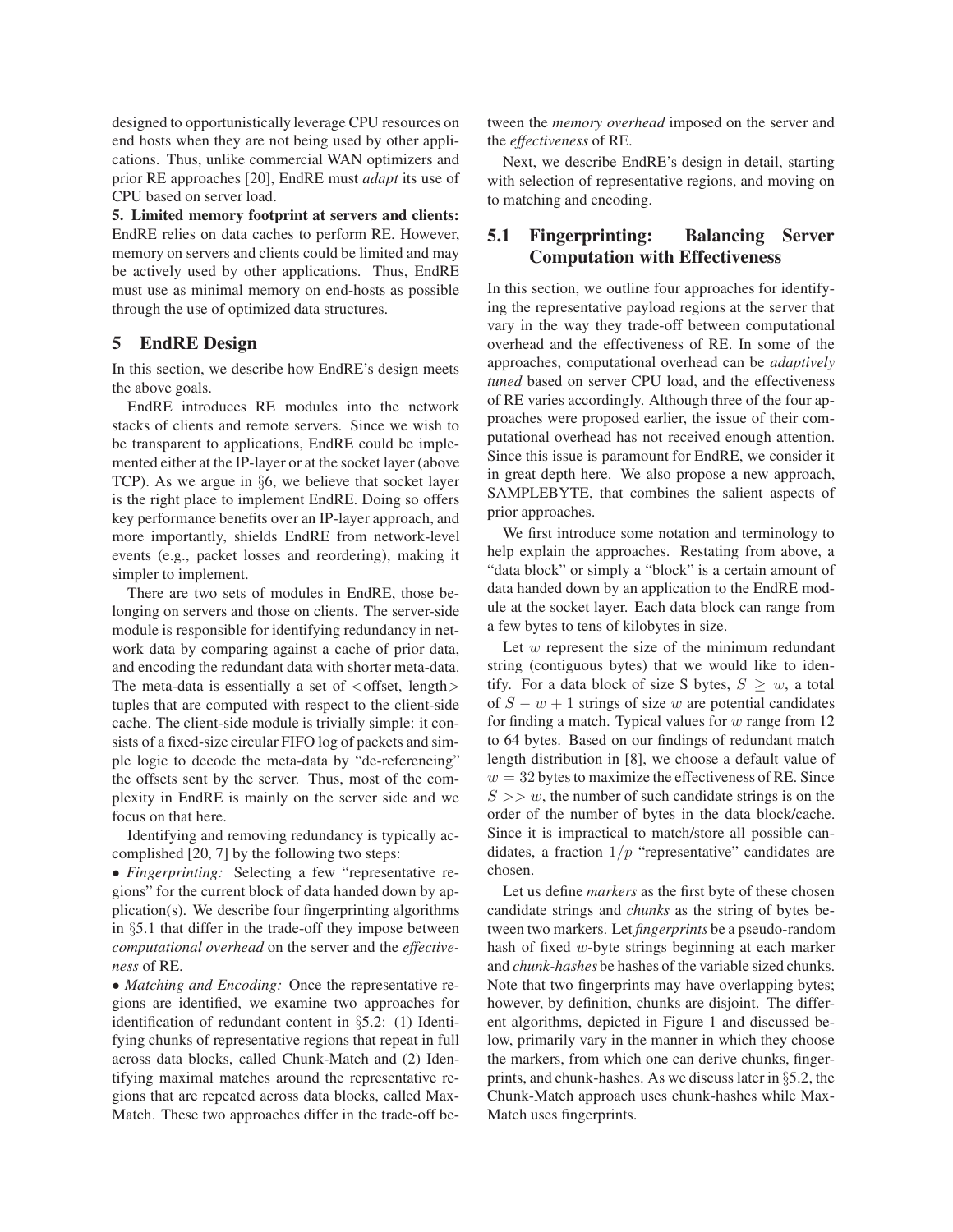

Figure 1: Fingerprinting algorithms with chunks, markers and fingerprints; chunk-hashes, not shown, can be derived from chunks

```
//Let w = 32; p = 32; Assume len > w;2 //RabinHash() computes RABIN hash over a w byte window
MODP(data,len)for(i = 0; i < w - 1; i++)fingerprint = \text{RabinHash}(data[i]);for (i = w - 1; i < len; i++)fingerprint = \text{RabinHash}(data[i]);if (fingerprint \% p == 0) //MOD
             marker = i - w + 1;10 store marker, fingerprint in table;
```
Figure 2: MODP Fingerprinting Algorithm

# **5.1.1 MODP**

In the "classical" RE approaches [20, 7, 15], the set of fingerprints are chosen by first computing Rabin-Karp hash  $[18]$  over sliding windows of w contiguous bytes of the data block. A fraction  $1/p$  are chosen whose fingerprint value is *0 mod p*. Choosing fingerprints in this manner has the advantage that the set of representative fingerprints for a block remains mostly the same despite small amount of insertions/deletions/reorderings since the markers/fingerprints are chosen based on content rather than position.

Note that two distinct operations — marker identification and fingerprinting — are both handled by the same hash function here. While this *appears* elegant, it has a cost. Specifically, the per block computational cost is independent of the sampling period,  $p$  (lines 4–7 in Figure 2). Thus, this approach *cannot* adapt to server CPU load conditions (e.g., by varying  $p$ ). Note that, while the authors of  $[20]$  report some impact of p on processing speed, this impact is attributed to the overhead of managing meta-data (line 10). We devise techniques in §5.2 to significantly reduce the overhead of managing metadata, thus, making fingerprint computation the main bottleneck.

 $//Let w = 32; p = 32; Assume len \geq w;$ 2 *//SAMPLETABLE[*i*] maps byte* i *to either* 0 *or* 1 3 *//Jenkinshash() computes hash over a* w *byte window* 4 SAMPLEBYTE(data, len) 5  $f(x_i = 0; i < len - w; i + 1)$ 6 if  $(SAMPLETABLE[data[i]] == 1)$  $7$  marker = i: 8 fingerprint = JenkinsHash(data + i); 9 store marker, fingerprint in table; 10  $i = i + p/2;$ 

Figure 3: SAMPLEBYTE Fingerprinting Algorithm

## **5.1.2 MAXP**

Apart from the conflation of marker identification and fingerprinting, another shortcoming of the MODP approach is that the fingerprints/markers are chosen based on a *global* property, i.e., fingerprints have to take certain pre-determined values to be chosen. The markers for a given block may be clustered and there may be large intervals without any markers, thus, limiting redundancy identification opportunities. To guarantee that an adequate number of fingerprints/markers are chosen uniformly from each block, markers can be chosen as bytes that are *local-maxima over each region of p bytes* of the data block [8]. Once the marker byte is chosen, an efficient hash function such as Jenkins Hash [2] can be used to compute the fingerprint. By increasing  $p$ , fewer maxima-based markers need to be identified, thereby reducing CPU overhead.

## **5.1.3 FIXED**

While markers in both MODP and MAXP are chosen based on content of the data block, the computation of Rabin hashes and local maxima can be expensive. A simpler approach is to be content-agnostic and simply select *every*  $p^{th}$  *byte as a marker*. Since markers are simply chosen by position, marker identification incurs no computational cost. Once markers are chosen,  $S/p$  fingerprints are computed using Jenkins Hash as in MAXP. While this technique is very efficient, its effectiveness in RE is not clear as it is not robust to small changes in content. While prior works in file systems (e.g., [15]), where cache sizes are large  $(O(TB))$ , argue against this approach, it is not clear how ineffective FIXED will be in EndRE where cache sizes are small  $(O(MB))$ .

## **5.1.4 SAMPLEBYTE**

MAXP and MODP are content-based and thus robust to small changes in content, while FIXED is contentagnostic but computationally efficient. We designed SAMPLEBYTE (Figure 3) to combine the robustness of a content-based approach with the computational efficiency of FIXED. It uses a 256-entry lookup table with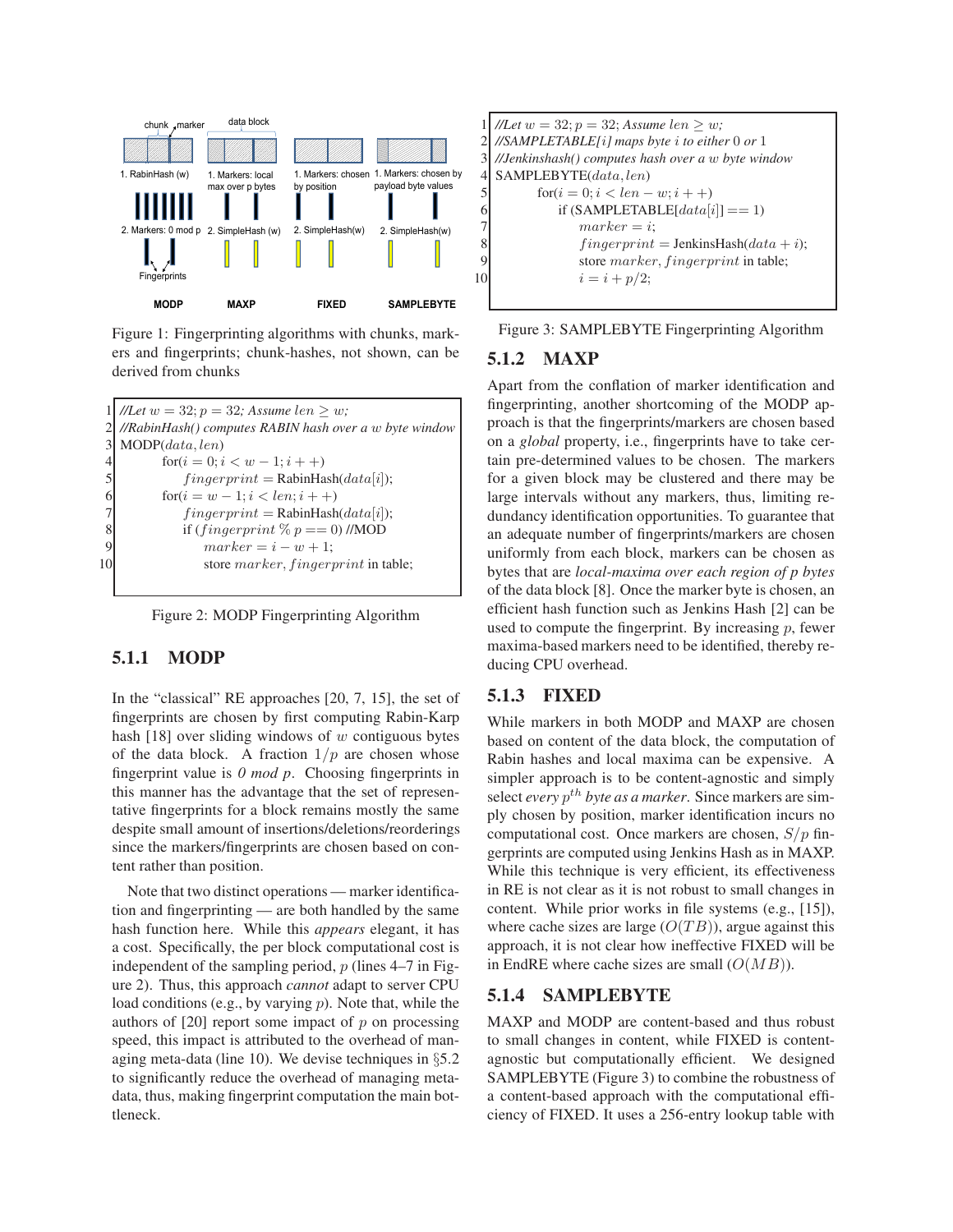a few predefined positions set. As the data block is scanned byte-by-byte (line 5), *a byte is chosen as a marker if the corresponding entry in the lookup table is set* (line 6–7). Once a marker is chosen, a fingerprint is computed using Jenkins Hash (line 8), and  $p/2$  bytes of content are skipped (line 10) before the process repeats. Thus, SAMPLEBYTE is content-based, albeit based on a single byte, while retaining the content-skipping and the computational characteristics of FIXED.

One clear concern is whether such a naive marker identification approach will do badly and cause the algorithm to either over-sample or under-sample. First, note that MODP with 32-64 byte rolling hashes was originally used in file systems [15] where chunk sizes were large (2-4KB). Given that we are interested in sampling as frequent as every 32-64 bytes, sampling chunk boundaries based on 1-byte content values is not as radical as it might first seem. Also, note that if  $x$  entries of the 256-entry lookup table are randomly set (where  $256/x = p$ , then the expected sampling frequency is indeed  $1/p$ . In addition, SAMPLEBYTE skips  $p/2$  bytes after each marker selection to avoid oversampling when the content bytes of data block are not uniformly distributed (e.g., when the same content byte is repeated contiguously). Finally, while a purely random selection of  $256/x$  entries does indeed perform well in our traces, we use a lookup table derived based on the heuristic described below. This heuristic outperforms the random approach and we have found it to be effective after extensive testing on traces (see  $\S$ 8).

Since the number of unique lookup tables is large  $(2^{256})$ , we use an offline, greedy approach to generate the lookup table. Using network traces from one of the enterprise sites we study as training data (site 11 in Table 2), we first run MAXP to identify redundant content and then sort the characters in descending order of their presence in the identified redundant content. We then add these characters one at a time, setting the corresponding entries in the lookup table to 1, and stop this process when we see diminishing gains in compression. The intuition behind this approach is that characters that are more likely to be part of redundant content should have a higher probability of being selected as markers. The characters selected from our training data were 0, 32, 48, 101, 105, 115, 116, 255. While our current approach results in a static lookup table, we are looking at online dynamic adaptation of the table as part of future work.

Since SAMPLEBYTE skips  $p/2$  bytes after every marker selection, the fraction of markers chosen is  $\leq$  $2/p$ , irrespective of the number of entries set in the table. By increasing  $p$ , fewer markers/fingerprints are chosen, resulting in reduced CPU overhead.



Figure 4: Chunk-Match: only chunk-hashes stored

# **5.2 Matching and Encoding: Optimizing Storage and Client Computation**

Once markers and fingerprints are identified, identification of redundant content can be accomplished in two ways: (1) Identifying *chunks* of data that repeat in full across data blocks, called Chunk-Match, or (2) Identifying *maximal matches around fingerprints* that are repeated across data blocks, called Max-Match. Both techniques were proposed in prior work: the former in the context of file systems [15] and Web object compression [19], and the latter in the context of IP WAN optimizer [20]. However, prior proposals impose significant storage and CPU overhead.

In what follows we describe how the overhead impacts both servers and clients, and the two techniques we employ to address these overheads. The first technique is to leverage *asymmetry* between servers and clients. We propose that clients offload most of the computationally intensive operations (e.g., hash computations) and memory management tasks to the server. The second technique is to exploit the inherent *structure* within the data maintained at servers and clients to optimize memory usage.

## **5.2.1 Chunk-Match**

This approach (Figure 4) stores hashes of the chunks in a data block in a "Chunk-hash store". Chunk-hashes from payloads of future data blocks are looked up in the Chunk-hash store to identify if one or more chunks have been encountered earlier. Once matching chunks are identified, they are replaced by meta-data.

Although similar approaches were used in prior systems, they impose significantly higher overhead if employed directly in EndRE. For example, in LBFS [15], clients have to update their local caches with mappings between new content-chunks and corresponding content-hashes. This requires expensive SHA-1 hash computation at the client. Value-based web caching [19] avoids the cost of hash computation at the client by having the server send the hash with each chunk. However, the client still needs to store the hashes, which is a significant overhead for small chunk sizes. Also, sending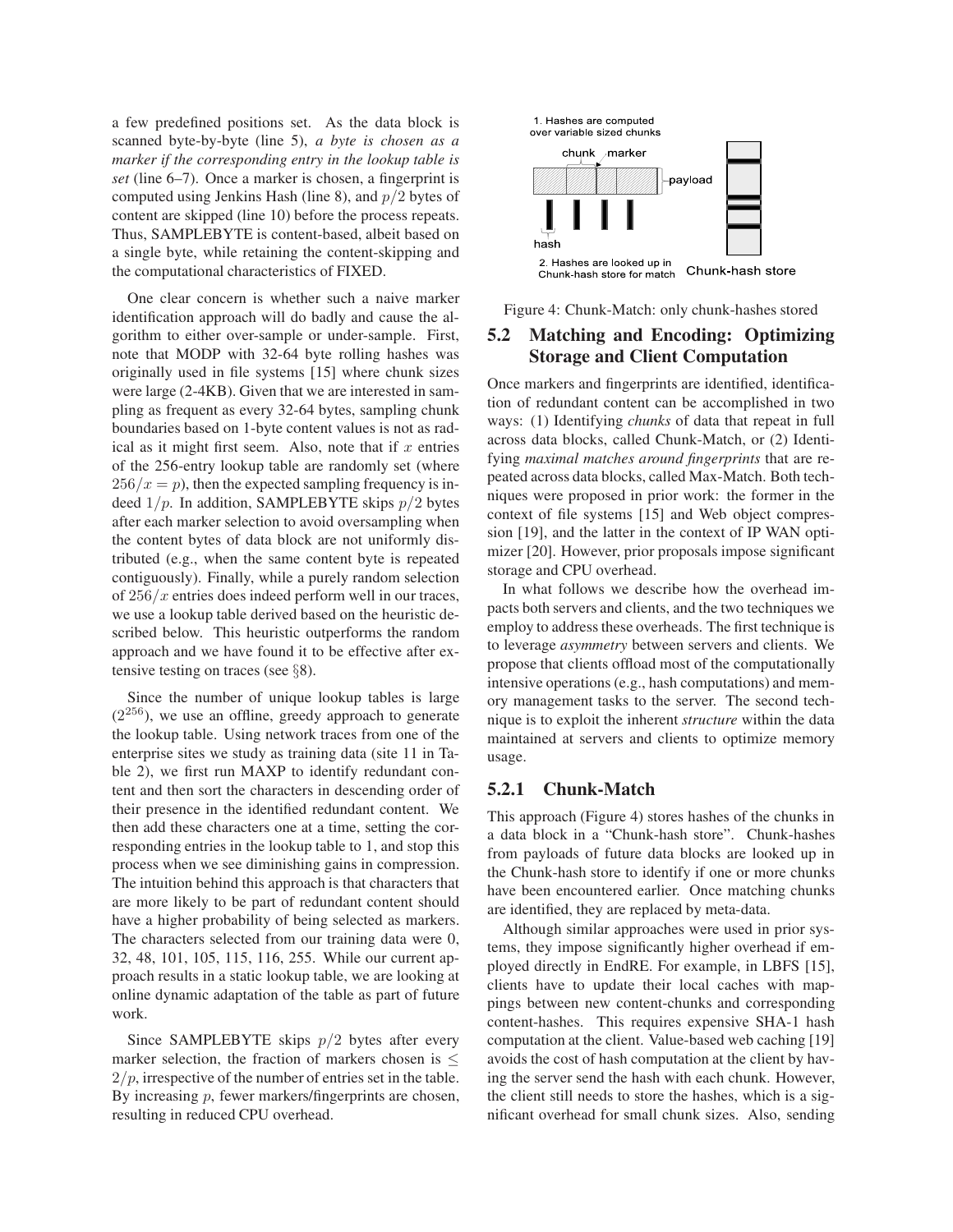hashes over the network adds significant overhead given that the hash sizes (20 bytes) are comparable to average chunk sizes in EndRE (32-64 bytes).

**EndRE optimizations:** We employ two ideas to improve overhead on clients and servers.

(1) Our design carefully *offloads all storage management and computation to servers*. A client simply maintains a fixed-size circular FIFO log of data blocks. The server emulates client cache behavior on a *per-client basis*, and maintains within its Chunk-hash store a mapping of each chunk hash to the start memory addresses of the chunk in a client's log along with the length of the chunk. For each matching chunk, the server simply encodes and sends a four-byte <offset, length> tuple of the chunk in the client's cache. The client simply "de-references" the offsets sent by the server and reconstructs the compressed regions from local cache. This approach avoids the cost of storing and computing hashes at the client, as well as the overhead of sending hashes over the network, at the cost of slightly higher processing and storage at the server end.

(2) In traditional Chunk-Match approaches, the server maintains a log of the chunks locally. We observe that the server only needs to maintain an up-to-date chunkhash store, but *it does not need to store the chunks themselves* as long as the chunk hash function is collision resistant. Thus, when a server computes chunks for a new data block and finds that some of the chunks are not at the client by looking up the chunk-hash store, it inserts mappings between the new chunk hashes and their expected locations in the client cache.

In our implementation, we use SHA-1 to compute 160 bit hashes, which has good collision-resistant properties. Let us now compute the storage requirements for Chunk-Match assuming a sampling period  $p$  of 64 bytes and a cache size of 16MB. The offset to the 16MB cache can be encoded in 24 bits and the length encoded in 8 bits assuming the maximum length of a chunk is limited to 256 bytes (recall that chunks are variable sized). Thus, server meta-data storage is 24 bytes per 64-byte chunk, comprising 4-bytes for the  $\langle$  offset, length $\rangle$  tuple and 20-bytes for SHA-1 hash. This implies that server memory requirement is about 38% of the client cache size.

## **5.2.2 Max-Match**

A drawback of Chunk-Match is that it can only detect exact matches in the chunks computed for a data block. It could miss redundancies that, for instance, span contiguous portions of neighboring chunks or redundancies that only span portions of chunks. An alternate approach, called Max-Match, proposed for IP WAN optimizer [20, 7] and depicted in Figure 5, can identify such redundancies, albeit at a higher memory cost at the server.



Figure 5: Max-Match: matched region is expanded

| index (implicit)<br>fingerprint, 18 bits) | fingerprint<br>remainder (8 bits) | offset<br>$(24 \text{ bits})$ |
|-------------------------------------------|-----------------------------------|-------------------------------|
|                                           |                                   |                               |
| $\cdots$<br>0.18                          | $\cdots$                          | $\cdots$                      |
|                                           | $\cdots$                          |                               |

Table 1: 1MB Fingerprint store for 16MB cache

In Max-Match, fingerprints computed for a data block serve as random "hooks" into the payload around which more redundancies can be identified. The computed fingerprints for a data block are compared with a "fingerprint store" that holds fingerprints of all past data blocks. For each matching fingerprint, the corresponding matching data block is retrieved from the cache and the match region is expanded byte-by-byte in both directions to obtain the *maximal region* of redundant bytes (Figure 5). Matched regions are then encoded with  $\langle$  offset, length $\rangle$ tuples.

**EndRE optimizations:** We employ two simple ideas to improve the server computation and storage overhead.

First, since Max-Match relies on byte-by-byte comparison to identify matches, fingerprint collisions are not costly; any collisions will be recovered via an extra memory lookup. This allows us to significantly *limit fingerprint store maintenance overhead for all four algorithms* since fingerprint values are simply overwritten without separate bookkeeping for deletion. Further, a simple hash function that generates a few bytes of hash value as a fingerprint (e.g., Jenkins hash [2]) is sufficient.

Second, we optimize the representation of the fingerprint hash table to limit storage needs. Since the mapping is from a fingerprint to an offset value, the fingerprint itself need not be stored in the table, at least in its entirety. The index into the fingerprint table can implicitly represent part of the fingerprint and only the remaining bits, if any, of the fingerprint that are not covered by the index can be stored in the table. In the extreme case, the fingerprint table is simply a contiguous set of offsets, indexed by the fingerprint hash value.

Table 1 illustrates the fingerprint store for a cache size of 16MB and  $p = 64$ . In this case, the number of fingerprints to index the entire cache is simply  $2^{24}/64$  or  $2^{18}$ . Using a table size of  $2^{18}$  implies that 18 bits of a fingerprint are implicitly stored as the index of the table. The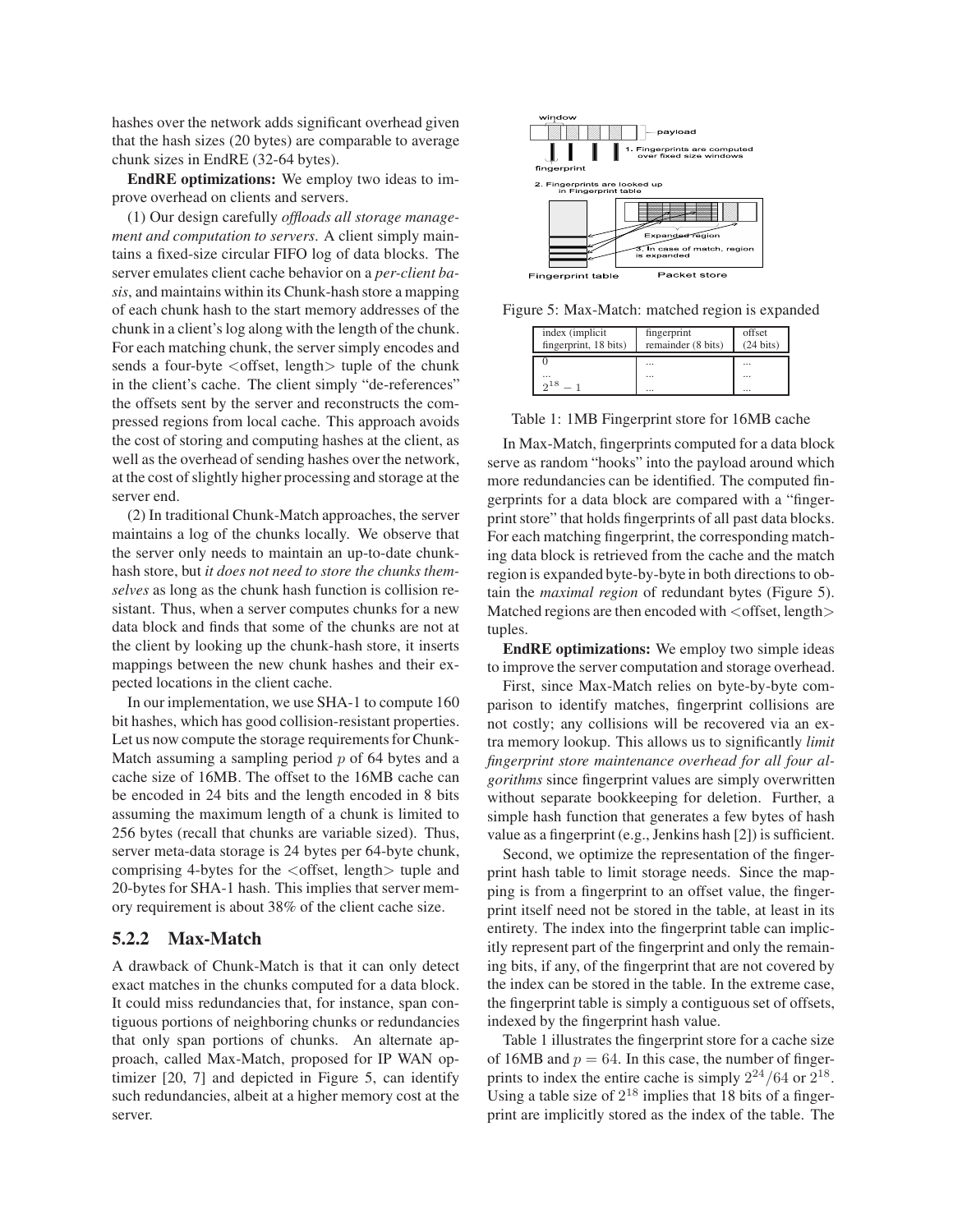offset size necessary to represent the entire cache is 24 bits. Assuming we store an additional 8 bits of the fingerprint as part of the table, the entire fingerprint table can be compactly stored in a table of size  $2^{18} * 4$  bytes, or 6% of the cache size. A sampling period of 32 would double this to 12% of the cache size. This leads to a significant reduction in fingerprint meta-data size compared to the 67% indexing overhead in [20] or the 50% indexing overhead in [7].

These two optimizations are not possible in the case of Chunk-Match due to the more stringent requirements on collision-resistance of chunk hashes. However, server memory requirement for Chunk-Match is only 38% of client cache size, which is still significantly lower than  $106\%$  of the cache size (cache + fingerprint store) needed for Max-Match.

## **6 Implementation**

In this section, we discuss our implementation of EndRE. We start by discussing the benefits of implementing EndRE at the socket layer above TCP.

## **6.1 Performance benefits**

**Bandwidth:** In the socket-layer approach, RE can operate at the size of socket writes which are typically larger than IP layer MTUs. While Max-Match and Chunk-Match do not benefit from these larger sized writes since they operate at a granularity of 32 bytes, the large size helps produce higher savings if a compression algorithm like GZIP is *additionally* applied, as evaluated in §9.1.

**Latency:** The socket-layer approach will result in fewer packets transiting between server and clients, as opposed to the IP layer approach which merely compresses packets without reducing their number. This is particularly useful in lowering completion times for short flows, as evaluated in §9.2.

#### **6.2 End-to-end benefits**

**Encryption:** When using socket-layer RE, payload encrypted in SSL can be compressed before encryption, providing RE benefits to protocols such as HTTPS. IPlayer RE will leave SSL traffic uncompressed.

**Cache Synchronization:** Recall that both Max-Match and Chunk-Match require caches to be synchronized between clients and servers. One of the advantages of implementing EndRE above TCP is that TCP ensures reliable in-order delivery, which can help with maintaining cache synchronization. However, there are still two issues that must be addressed.

First, multiple simultaneous TCP connections may be operating between a client and a server, resulting in ordering of data across connections not being preserved. To account for this, we implement a simple sequence number-based *reordering mechanism*.

Second, TCP connections may get reset in the middle of a transfer. Thus, packets written to the cache at the server end may not even reach the client, leading to cache inconsistency. One could take a *pessimistic* or *optimistic* approach to maintaining consistency in this situation. In the pessimistic approach, writes to the server cache are performed only after TCP ACKs for corresponding segments are received at the server. The server needs to monitor TCP state, detect ACKs, perform writes to its cache and notify the client to do the same. In the optimistic approach, the server writes to the cache but monitors TCP only for reset events. In case of connection reset (receipt of a TCP RST from client or a local TCP timeout), the server simply notifies the client of the last sequence number that was written to the cache for the corresponding TCP connection. It is then the client's responsibility to detect any missing packets and recover these from the server. We adopt the *optimistic approach of cache writing* for two reasons: (1) Our redundancy analysis [8] indicated that there is high temporal locality of matches; a pessimistic approach over a high bandwidth-delay product link can negatively impact compression savings; (2) The optimistic approach is easier to implement since only for reset events need to be monitored rather than every TCP ACK.

## **6.3 Implementation**

We have implemented EndRE above TCP in Windows Server/Vista/7. Our default fingerprinting algorithm is SAMPLEBYTE with a sampling period,  $p = 32$ . Our packet cache is a circular buffer 1-16MB in size per pairs of IP addresses. Our fingerprint store is also allocated a bounded memory based on the values presented earlier. We use a simple resequencing buffer with a priority queue to handle re-ordering across multiple parallel TCP streams. At the client side, we maintain a fixed size circular cache and the decoding process simply involves lookups of specified data segments in the cache.

In order to enable protocol independent RE, we transparently capture application payloads on the server side and TCP payloads at the client side at the TCP stream layer, that lies between the application layer and the TCP transport layer. We achieve this by implementing a kernel level filter driver based on Windows Filtering Platform (WFP) [6]. This implementation allows seamless integration of EndRE with all application protocols that use TCP, with no modification to application binaries or protocols. We also have a management interface that can be used to restrict EndRE only to specific applications. This is achieved by predicate-based filtering in WFP, where predicates can be application IDs, source and/or destination IP addresses/ports.

Finally, we have also implemented the client-side of EndRE on mobile smartphones running the Windows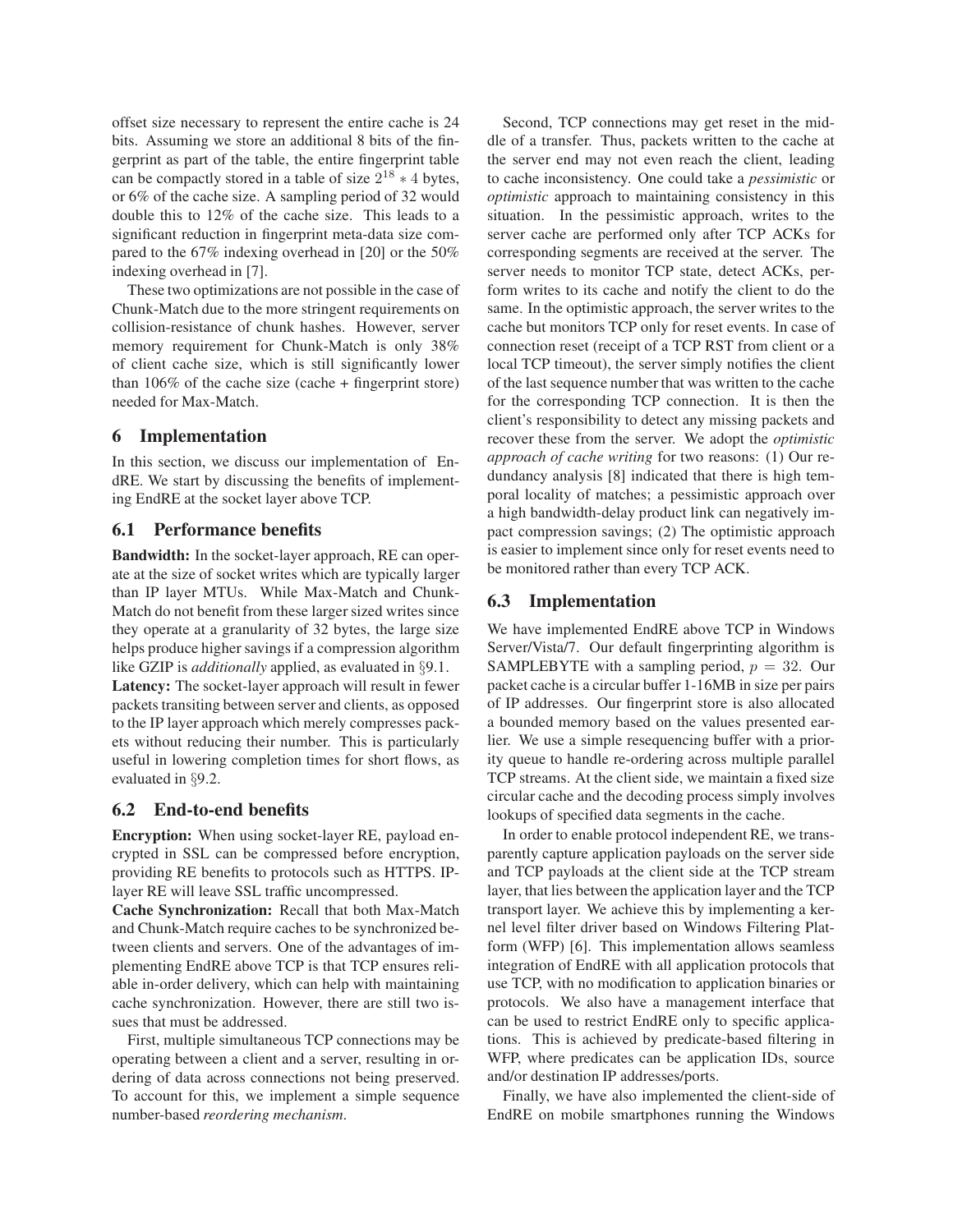| <b>Trace Name</b><br>$(Site \#)$                | Unique<br><b>Client IPs</b> | <b>Dates (Total Days)</b>                              | <b>Size</b><br>(TB) |
|-------------------------------------------------|-----------------------------|--------------------------------------------------------|---------------------|
| Small Enterprise<br>$(Stes 1-2)$                | 29-39                       | $07/28/08 - 08/08/08(11)$<br>11/07/08 - 12/10/08 (33)  | 0.5                 |
| Medium Enterprise<br>$(Stes 3-6)$               | 62-91                       | $07/28/08 - 08/08/08(11)$<br>11/07/08 - 12/10/08 (33)  | 15                  |
| Large Enterprise<br>$(Stes 7-10)$               | $101 - 210$                 | $07/28/08 - 08/08/08$ (11)<br>11/07/08 - 12/10/08 (33) |                     |
| Large Research Lab<br>(Site 11, training trace) | 125                         | $06/23/08 - 07/03/08$ (11)                             |                     |

Table 2: Data trace characteristics (11 sites)

Mobile 6 OS. However, since Windows Mobile 6 does not support Windows Filtering Platform, we have implemented the functionality as a user-level proxy.

## **7 Evaluation approach**

We use a combination of trace-based and testbed evaluation to study EndRE. In particular, we quantify bandwidth savings and evaluate scalability aspects of EndRE using enterprise network traffic traces; we use a testbed to quantify processing speed and evaluate latency and energy savings. We also report results from a small pilot deployment (15 laptops) in our lab spanning 1 week.

**Traces:** Our trace-based evaluation is based on full packet traces collected at the WAN access link of 11 corporate enterprise locations. The key characteristics of our traces are shown in Table 2. We classify the enterprises as small, medium or large based on the number of internal host IP addresses seen (less than 50, 50-100, and 100-250, respectively) in the entire trace at each of these sites. While this classification is somewhat arbitrary, we use this division to study if the benefits depend on the size of an enterprise. Note that the total amount of traffic in each trace is approximately correlated to the number of host IP addresses, though there is a large amount of variation from day to day. Typical incoming traffic numbers for small enterprises varied from 0.3-10GB/day, for medium enterprises from 2-12GB/day and for large enterprises from 7-50GB/day. The access link capacities at these sites varied from a few Mbps to several tens of Mbps. The total size of traffic we study (including inbound/outbound traffic and headers) is about 6TB.

**Testbed:** Our testbed consists of a desktop server connected to a client through a router. In wireline experiments, the router is a dual-homed PC capable of emulating links of pre-specified bandwidth and latency. In wireless experiments, the router is a WiFi access point. The server is a desktop PC running Windows Server 2008. The client is a desktop PC running Windows Vista or Windows 7 in the wireline experiments, and a Samsung mobile smartphone running Windows Mobile 6 in the wireless experiments.

#### **8 Costs**

In this section, we quantify the CPU and memory costs of our implementation of EndRE. Though our evalua-



Figure 6: Max-Match processing speed

tion focus largely on Max-Match, we also provide a brief analysis of Chunk-Match.

# **8.1 CPU Costs**

**Micro-benchmarks:** We first focus on microbenchmarks for different fingerprinting algorithms using Max-Match for a cache size of 10MB between a given client-server pair (we examine cache size issues in detail in §8.2). Table 3 presents a profiler-based analysis of the costs of the three key processing steps on a single large packet trace as measured on a 2GHz 64-bit Intel Xeon processor. The fingerprinting step is responsible for identifying the markers/fingerprints; the Inline-Match function is called as fingerprints are generated; and the Admin function is used for updating the fingerprint store. Of these steps, only the fingerprinting step is distinct for the algorithms, and is also the most expensive.

One can clearly see that fingerprinting is expensive for MODP and is largely independent of  $p$ . Fingerprinting for MAXP is also expensive but we see that as  $p$  is increased, the cost of fingerprinting comes down. In the case of FIXED and SAMPLEBYTE, as expected, fingerprinting cost is low, with significant reductions as  $p$ is increased.

Finally, note that the optimizations detailed earlier for updating the fingerprint store in Max-Match result in low cost for the Admin function in all the algorithms. Since matching and fingerprinting are interleaved [20], the cost of fingerprinting and matching functions, and hence total processing speed, depend on the redundancy of a particular trace. We next compute the *average* processing speed for the different algorithms over a large set of traces.

**Trace analysis:** Figure 6 plots the average processing speed in Gbps at the server for Max-Match for different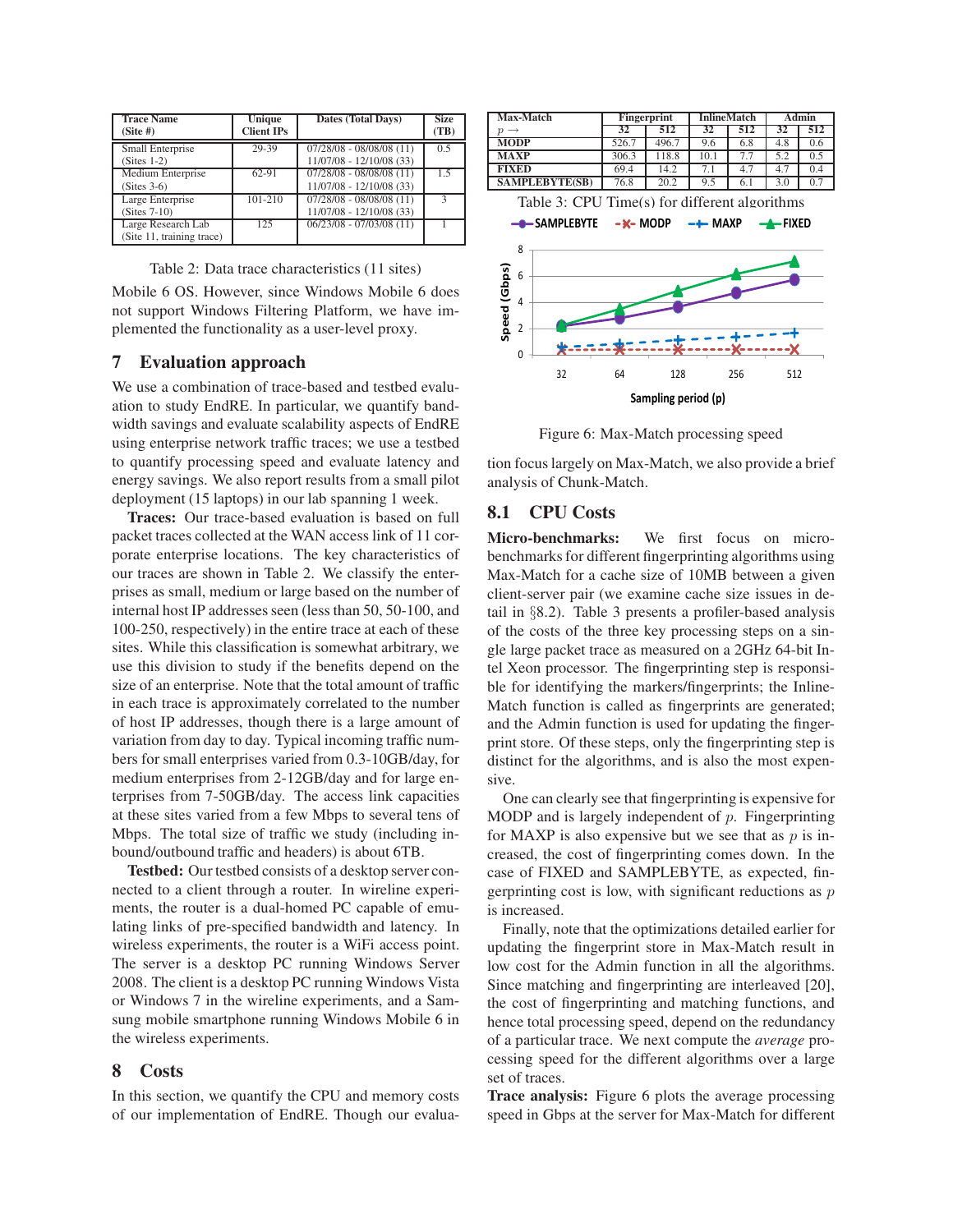

Figure 7: Max-Match bandwidth savings

fingerprinting algorithms, while Figure 7 plots the average bandwidth savings. We assume a packet cache size of 10MB. We use the 11-day traces for sites 1-10 in Table 2.

We make a number of observations from these figures. First, the processing speed of MODP is about 0.4Gbps and, as discussed in  $\S5$ , is largely unaffected by p. Processing speed for MAXP ranges from  $0.6 - 1.7$ Gbps, indicating that the CPU overhead can be decreased by increasing p. As expected, FIXED delivers the highest processing speed, ranging from  $2.3 - 7.1$ Gbps since it incurs no cost for marker identification. Finally, SAM-PLEBYTE delivers performance close to FIXED, ranging from 2.2−5.8Gbps, indicating that the cost of identification based on a single byte is low. Second, examining the compression savings, the curves for MODP, MAXP, and SAMPLEBYTE in Figure 7 closely overlap for the most part with SAMPLEBYTE under-performing the other two only when the sampling period is high (at  $p = 512$ , it appears that the choice of markers based on a single-byte may start to lose effectiveness). On the other hand, FIXED significantly under-performs the other three algorithms in terms of compression savings, though in absolute terms, the saving from FIXED are surprisingly high.

While the above results were based on a cache size of 10MB, typical for EndRE, a server is likely to have multiple simultaneous such connections in operation. Thus, in practice, it is unlikely to benefit from having beneficial CPU cache effects that the numbers above portray. We thus conducted experiments with large cache sizes (1-2GB) and found that processing speed indeed falls by about 30% for the algorithms. Taking this overhead into account, SAMPLEBYTE provides server processing speeds of 1.5 − 4Gbps. To summarize, *SAMPLE-BYTE provides just enough randomization for identification of chunk markers that allows it to deliver the compression savings of MODP/MAXP while being inexpensive enough to deliver processing performance, similar to FIXED, of* 1.5 − 4Gbps.

In the case of Chunk-Match, the processing speed (not



Figure 8: Cache size vs overall bandwidth savings

shown) is only 0.1-0.2Gbps. This is mainly due to SHA1 hash computation  $(\S 5.2.1)$  and the inability to use the fingerprint store optimizations of Max-Match (§5.2.2). We are examining if a cheaper hash function coupled with an additional mechanism to detect collision and recover payload through retransmissions will improve performance without impacting latency.

**Client Decompression:** The processing cost for decompression at the end host *client* is negligible since EndRE decoding is primarily a memory lookup in the client's cache; our decompression speed is 10Gbps. We examine the impact of this in greater detail when we evaluate end-system energy savings from EndRE in §9.3.

#### **8.2 Memory Costs**

Since EndRE requires a cache per communicating client-server pair, quantifying the memory costs at both clients and servers is critical to estimating the scalability of the EndRE system. In the next two sections, we answer the following two key questions: 1) what cache size limit do we provision for the EndRE service between a single client-server pair? 2) Given the cache size limit for one pair, what is the cumulative memory requirement at clients and servers?

#### **8.2.1 Cache Size versus Savings**

To estimate the cache size requirements of EndRE, we first need to understand the trade-off between cache sizes and bandwidth savings. For the following discussion, unless otherwise stated, by cache size, we refer to the client cache size limit for EndRE service with a given server. The server cache size can be estimated from this value depending on whether Max-Match or Chunk-Match is used  $(\S$ 5). Further, while one could provision different cache size limits for each client-server pair, for administrative simplicity, we assume that cache size limits are identical for all EndRE nodes.

Figure 8 presents the overall bandwidth savings versus cache size for the EndRE service using the Max-Match approach (averaged across all enterprise links). Although not shown, the trends are similar for the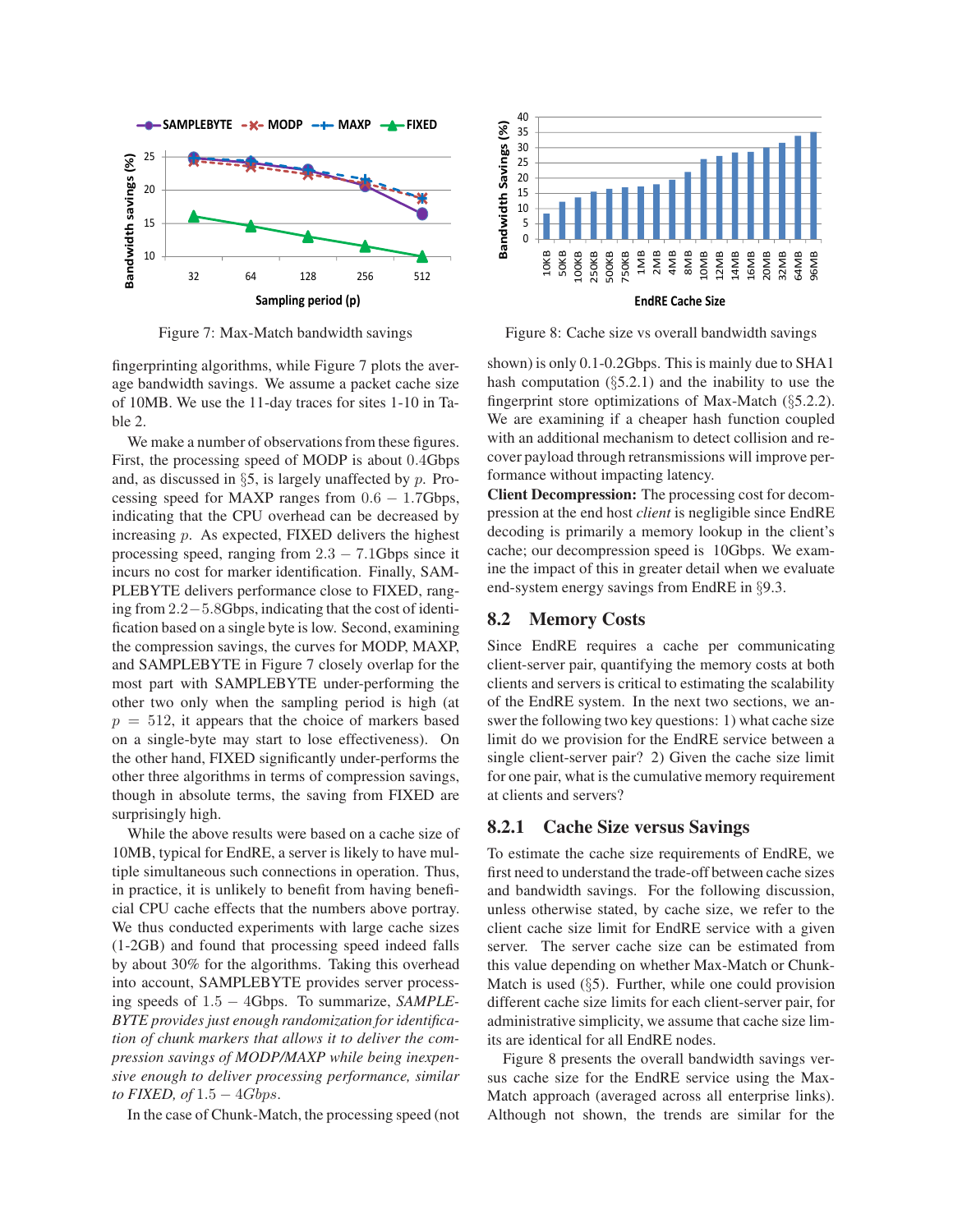

Figure 9: Cache size vs protocol bandwidth savings

Chunk-Match approach. Based on the figure, a good operating point for EndRE is at the knee of the curve corresponding to 810MB of cache, allowing for a good tradeoff between memory resource constraints and bandwidth savings.

Figure 9 plots the bandwidth savings versus cache size (in log-scale for clarity) for different protocols. For this trace set, HTTP (port 80,8080) comprised 45% of all traffic, SMB (port 445) and NetBios File sharing (port 139) together comprised 26%, LDAP (port 389) was about 2.5% and a large set of protocols, labeled as OTH-ERS, comprised 26.5%. While different protocols see different bandwidth savings, all protocols, except OTH-ERS, see savings of 20+% with LDAP seeing the highest savings of 56%. Note that OTHERS include several protocols that were encrypted (HTTPS:443, Remote Desktop:3389, SIP over SSL:5061, etc.). For this analysis, since we are estimating EndRE savings from IP-level packet traces whose payload is already encrypted, EndRE sees 0% savings. An implementation of EndRE in the socket layer would likely provide higher savings for protocols in the OTHERS category than estimated here. Finally, by examining the figure, one can see the "kneeof-the-curve" at different values of cache size for different protocols (10MB for HTTP, 4MB for SMB, 500KB for LDAP, etc.). This also confirms that the 10MB knee of Figure 8 is largely due to the 10MB knee for HTTP in Figure 9.

This analysis suggests that the cache limit could be tuned depending on the protocol(s) used between a client-server pair without significantly impacting overall bandwidth savings. Thus, *we use 10MB cache size only if HTTP traffic exists between a client-server pair, 4MB if SMB traffic exists, and a default 1MB cache size otherwise.* Finally, while this cache size limit is derived based on static analysis of the traces, we are looking at designing dynamic cache size adaptation algorithms for each client-server pair as part of future work.



## **8.2.2 Client and Server Memory Costs**

Given the cache size limits derived in the previous section, we now address the critical question of EndRE scalability based on the *cumulative* cache needs at the client and server for all their connections. Using the entire set of network traces of ten enterprise sites (44 days, 5TB) in Table 2, we emulate the memory needs of EndRE with the above cache size limits for all clients and servers. We use a conservative memory page-out policy in the emulation: if there has been no traffic for over ten hours between a client-server pair, we assume that the respective EndRE caches at the nodes are paged to disk. For each node, we then compute the maximum in-memory cache needed for EndRE over the entire 44 days.

Figure 10(a) plots the CDF of the client's maximum EndRE memory needs for all ( $\approx 1000$ ) clients. We find that *the median (99 percentile) EndRE client allocates a maximum cache size of 60MB (275MB)* during its operation over the entire 44-day period. We also performed an independent study of desktop memory availability by monitoring memory availability at 1 minute intervals for 110 desktops over 1 month at one of the enterprise sites. Analyzing this data, we found that the *5, 50 and 90*th *percentile values of unused memory, available for use, at these enterprise desktops were 1994MB, 873MB, and 245MB, respectively*. This validates our hypothesis that desktop memory resources are typically adequately provisioned in enterprises, allowing EndRE to operate on clients without significant memory installation costs.

We now examine the size of the cache needed at the server. First, we focus on Max-Match and study the net size of the cache required across all active clients at the server. Using the same enterprise trace as above, we plot the CDF of server cache size for all the servers in the trace in Figure 10(b). From the figure, we find that the maximum cache requirement is about 2GB. If it is not feasible to add extra memory to servers, say due to cost or slot limitations, the Chunk-Match approach could be adopted instead. This would reduce the maximum cache requirement by  $3X$  (§5).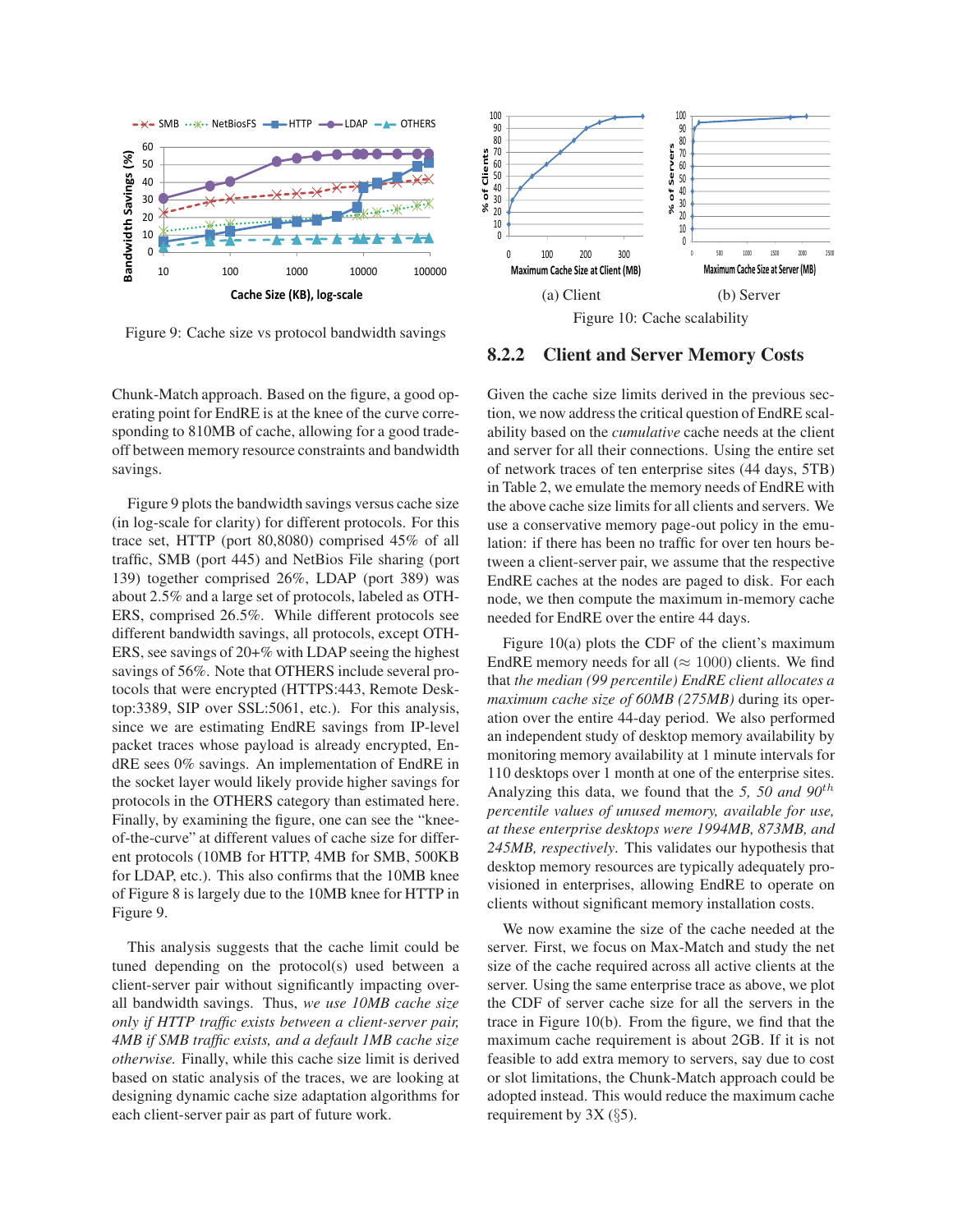| <b>Site</b> | Trace<br><b>Size</b><br><b>GB</b> | <b>GZIP</b><br>10ms | <b>EndRE</b><br>Max-Match<br><b>10MB</b> |    |                                 |    | <b>EndRE</b><br>Max-Match+GZIP<br><b>10MB</b> | <b>EndRE</b><br><b>Chunk-Match</b><br><b>10MB</b> | <b>EndRE</b><br>Max-Match + DOT<br><b>10MB</b> | <b>IP WAN-Opt</b><br>Max-Match<br>2GB | IP WAN-Opt<br>Max-Match + DOT<br>2GB |
|-------------|-----------------------------------|---------------------|------------------------------------------|----|---------------------------------|----|-----------------------------------------------|---------------------------------------------------|------------------------------------------------|---------------------------------------|--------------------------------------|
|             |                                   |                     |                                          |    |                                 |    | $\overline{\%}$ savings                       |                                                   |                                                |                                       |                                      |
|             |                                   |                     |                                          |    | <b>MODP   MAXP   FIXED   SB</b> |    | SB                                            | <b>MODP</b>                                       | <b>SB</b>                                      | SB                                    | <b>SB</b>                            |
|             | 173                               |                     | 47                                       | 47 | 16                              | 47 | 48                                            | 46                                                | 56                                             | 71                                    | 72                                   |
|             | х                                 | 14                  | 24                                       | 25 | 19                              | 24 | 28                                            | 19                                                | 33                                             | 33                                    | 33                                   |
|             | 71                                | 17                  | 25                                       | 26 | 23                              | 26 | 29                                            | 22                                                | 32                                             | 34                                    | 35                                   |
|             | 58                                | 1 <sub>7</sub>      | 23                                       | 24 | 20                              | 24 | 31                                            | 21                                                | 30                                             | 45                                    | 47                                   |
|             | 69                                | 15                  | 26                                       | 27 | 22                              | 27 | 31                                            | 21                                                | 37                                             | 39                                    | 42                                   |
|             | 80                                | 12                  | 21                                       | 21 | 18                              | 22 | 26                                            | 17                                                | 28                                             | 34                                    | 36                                   |
|             | 80                                | 14                  | 25                                       | 25 | 22                              | 26 | 30                                            | 21                                                | 33                                             | 31                                    | 33                                   |
|             | 142                               | 14                  | 22                                       | 23 | 18                              | 22 | 28                                            | 19                                                | 30                                             | 34                                    | 40                                   |
|             | 198                               | $\mathbf Q$         | 16                                       | 16 | 14                              | 16 | 19                                            | 15                                                | 26                                             | 44                                    | 46                                   |
| 10          | 117                               | 13                  | 20                                       | 21 | 17                              | 21 | 25                                            | 17                                                | 30                                             | 27                                    | 30                                   |
| Avg/site    | 100                               | 13                  | 25                                       | 26 | 19                              | 26 | 30                                            | 22                                                | $\overline{34}$                                | 39                                    | 41                                   |

Table 4: Percentage bandwidth savings on incoming links to 10 enterprise sites over 11 day trace

## **9 Benefits**

We now characterize various benefits of EndRE. We first investigate WAN bandwidth savings. We then quantify latency savings of using EndRE, especially on short transactions typical of HTTP. Finally, we quantify energy savings on mobile smartphones, contrasting EndRE with prior work on energy-aware compression [11].

## **9.1 Bandwidth Savings**

In this section, we focus on the bandwidth savings of different RE algorithms for each of the enterprise sites, and examine the gains of augmenting EndRE with GZIP and DOT [21]. We also present bandwidth savings of an IP WAN optimizer for reference.

Table 4 compares the bandwidth savings on incoming links to ten enterprise sites for various approaches. This analysis is based on packet-level traces and while operating at packet sizes or larger buffers make little difference to the benefits of EndRE approaches, buffer size can have a significant impact on GZIP-style compression. Thus, in order to emulate the benefits of performing GZIP at the socket layer, we aggregate consecutive packet payloads for up to 10ms and use this aggregated buffer while evaluating the benefits of GZIP. For EndRE, we use cache sizes of up to 10MB. We also emulate an IP-layer middlebox-based WAN optimizer with a 2GB cache.

We observe the following: First, performing GZIP in isolation on packets aggregated for up to 10ms provides per-site savings of 13% on average. Further, there are site specific variations; in particular, GZIP performs poorly for site 1 compared to other approaches. Second, comparing the four fingerprinting algorithms (columns 3-6 in Table 4), we see that MODP, MAXP, and SAM-PLEBYTE deliver similar average savings of 25-26% while FIXED under-performs. In particular, in the case of site 1, FIXED significantly under-performs the other three approaches. This again illustrates how SAMPLE-BYTE captures enough content-specific characteristics to significantly outperform FIXED. Adding GZIP compression to SAMPLEBYTE improves the average savings to 30% (column 7). While the above numbers were based on Max-Match, using Chunk-Match instead reduces the savings to 22% (column 8), but this may be a reasonable alternative if server memory is a bottleneck.

We then examine savings when EndRE is augmented with DOT [21]. For this analysis, we employ a heuristic to extract object chunks from the packet traces as follows: we combine consecutive packets of the same four-tuple flow and delineate object boundaries if there is no packet within a time window(1s). In order to ensure that the DOT analysis adds redundancy not seen by EndRE, we conservatively add only inter-host redundancy obtained by DOT to the EndRE savings. We see that (third column from right) DOT improves EndRE savings by a further 6-10%, and the per-site average bandwidth savings improves to 34%. For reference, a WAN optimizer with 2GB cache provides per-site savings of 39% and if DOT is additionally applied (where redundancy of matches farther away than 2GB are only counted), the average savings goes up by only 2%. Thus, it appears that half the gap between EndRE and WAN optimizer savings comes from inter-host redundancy and the other half from the larger cache used by the WAN optimizer.

Summarizing, EndRE using the Max-Match approach with the SAMPLEBYTE algorithm provides average per-site savings of 26% and delivers two-thirds of the savings of a IP-layer WAN optimizer. When DOT is applied in conjunction, the average savings of EndRE increase to 34% and can be seen to be approaching the 41% savings of the WAN optimizer with DOT.

**Pilot Deployment:** We now report results from a small scale deployment. EndRE was deployed on 15 desktop/laptop clients (11 users) and one server for a period of about 1 week (09/25/09 to 10/02/09) in our lab. We also hosted a HTTP proxy at the EndRE server and users manually enabled/disabled the use of this proxy, at any given time, using a client-based software. During this period, a total of 1.7GB of HTTP traffic was delivered through the EndRE service with an average compression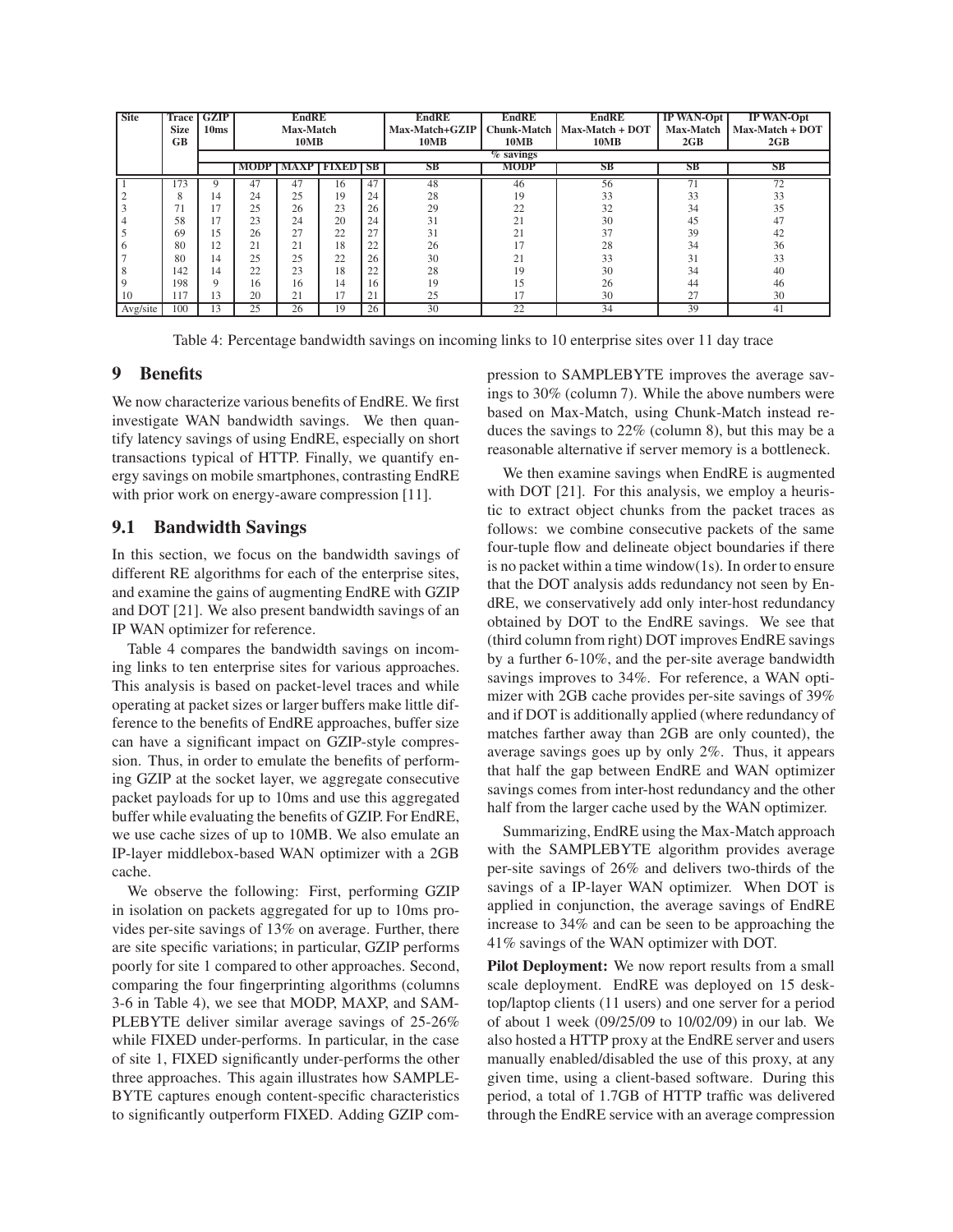

Table 5: HTTP latency gain for different RTTs

of 31.2%. A total of 159K TCP connections were serviced with 72 peak active simultaneous TCP connections and peak throughput of 18.4Mbps (WAN link was the bottleneck). The CPU utilization at the server remained within 10% including proxy processing. The number of packet re-orderings was less than 1% even in the presence of multiple simultaneous TCP connections between client and server. We also saw a large number of TCP RSTs but, as reported in [10], these were mostly in lieu of TCP FINs and thus do not contribute to cache synchronization issues. Summarizing, even though this is a small deployment, the overall savings numbers match well with our analysis results and the ease of deployment validates the choice of implementing EndRE over TCP.

## **9.2 Latency Savings**

In this section, we evaluate the latency gains from deploying EndRE. In general, latency gains are possible for a number of reasons. The obvious case is due to reduction of load on the bottleneck WAN access link of an enterprise. Latency gains may also arise from the choice of implementing EndRE at the socket layer above TCP. Performing RE above the TCP layer helps reduce the amount of data transferred and thus the number of TCP round-trips necessary for connection completion. In the case of large file transfers, since TCP would mostly be operating in the steady-state congestion avoidance phase, the percentage reduction in data transfer size translates into a commensurate reduction in file download latency. Thus, for large file transfers, say, using SMB or HTTP, one would expect latency gains similar to the average bandwidth gains seen earlier.

Latency gains in the case of short data transfers, typical of HTTP, are harder to estimate. This is because TCP would mostly be operating in slow-start phase and a given reduction in data transfer size could translate into a reduction of zero or more round trips depending on many factors including original data size and whether or not the reduction occurs uniformly over the data.

In order to quantify latency gains for short file transfers, we perform the following experiment. From the enterprise network traces, we extract HTTP traffic that we then categorize into a series of session files. Each session file consists of a set of timestamped operations starting with a connect, followed by a series of sends and receives (i.e., transactions), and finally a close.

The session files are then replayed on a testbed consisting of a client and a server connected by a PC-based router emulating a high bandwidth, long latency link, using the mechanism described in [13]. During the replay,



strict timing is enforced at the start of each session based on the original trace; in the case of transactions, timing between the start of one transaction and the start of the next transaction is preserved as far as possible. The performance metric of interest is latency gain which is defined as the ratio of reduction in transaction time due to EndRE to transaction time without EndRE.

Table 5 shows the latency gain for HTTP for various transactions sorted by the number of round-trips in the original trace. For this trace, only 40% of HTTP transactions involved more than one round trip. For these transactions, latency gains on average ranged from 20% to 35%. These gains are comparable with the average bandwidth savings due to EndRE for this trace (∼30%), demonstrating that even short HTTP transactions see latency benefits due to RE.

## **9.3 Energy Savings**

We study the energy and bandwidth savings achieved using EndRE on Windows Mobile smartphones and compare it against both no compression as well as prior work on energy-aware compression [11]. In [11], the authors evaluate different compression algorithms and show that ZLIB performs best in terms of energy savings on resource constrained devices for decompression. We evaluate the energy and bandwidth gains using two trace files. Traces A and B are 20MB and 15MB in size, respectively, and are based on enterprise HTTP traffic, with trace B being more compressible than trace A.

We first micro-benchmark the computational cost of decompression for ZLIB and EndRE. To do this, we load pre-compressed chunks of the traces in the mobile smartphone's memory and turn off WiFi. We then repeatedly decompress these chunks and quantify the energy cost. Figures 11(a) and (b) plot the average compression savings and energy cost of in-memory decompression for various chunk sizes, respectively. The energy measurements are obtained using a hardware-based battery power monitor [4] that is accurate to within 1mA. From these figures, we make two observations. First, as the chunk size is increased, ZLIB compression sav-